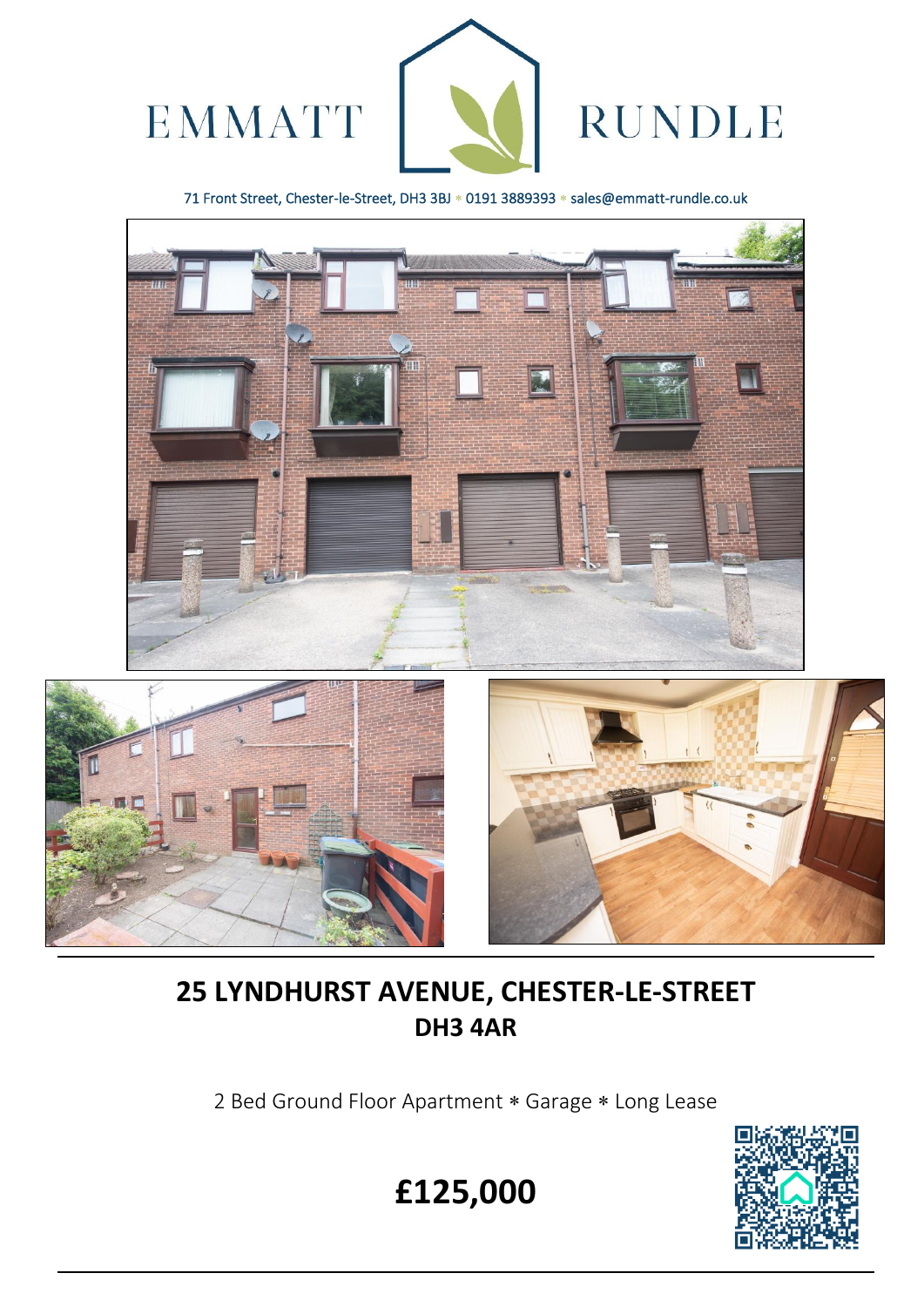## **DESCRIPTION**

A spacious ground floor apartment in this sought after residential area at the north end of town providing easy access to local amenities, bus routes and transport links.

The property benefits from a recent long lease extension.

There are a number of attractive features including a generously proportioned living area comprising a bay windowed lounge leading to a well fitted kitchen, two good sized bedrooms and bathroom with full suite in white together with a large 30ft garage providing enough space for a large car and further storage. There is the advantage of gas central heating via combi boiler and UPVC double glazing.

**TENURE** Leasehold ( Long lease extended)

#### **DIRECTIONS**

From the north end of Front Street continue through the market place traffic lights heading toward Birtley, continue over the next mini roundabout onto Newcastle Road, continue straight over the large junction, take the first left turn onto Low Flatts Road, take the next left onto Lyndhurst Avenue, take the left turn at the bend and the property is at the end of this road.

#### **ENTRANCE HALL** Stairs to garage



**LOUNGE**  13'8" (4.17m) x 11'3" (3.43m) Bay window, feature fireplace, radiator

#### **KITCHEN**

13'8" (4.17m) x 9' (2.74m) Range of wall and base units in white with co-ordinating worksurfaces, sink in white with mixer tap, integrated gas hob & oven with cooker canopy, tiled splashbacks

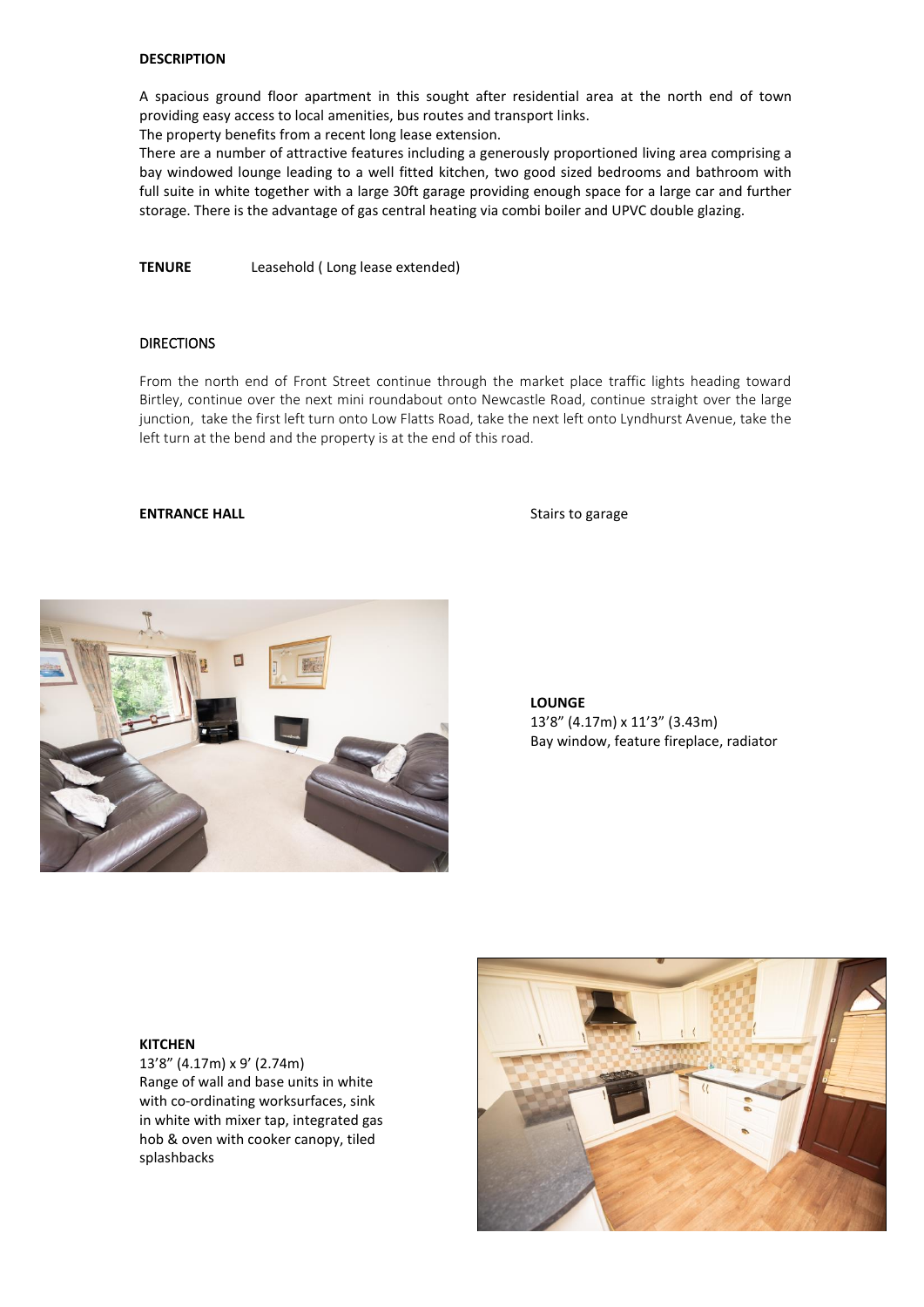

**BEDROOM 1** 11'2" (3.40m) x 9'6" (2.90m) Range of fitted wardrobes and bedside tables, radiator

**BEDROOM 2** 9'1" (2.77m) x 9'1" (2.77m) Radiator





# **BATHROOM**

Full suite in white, bath with shower over with shower screen, WC and hand basin, ceramic tiled, linen cupboard, radiator